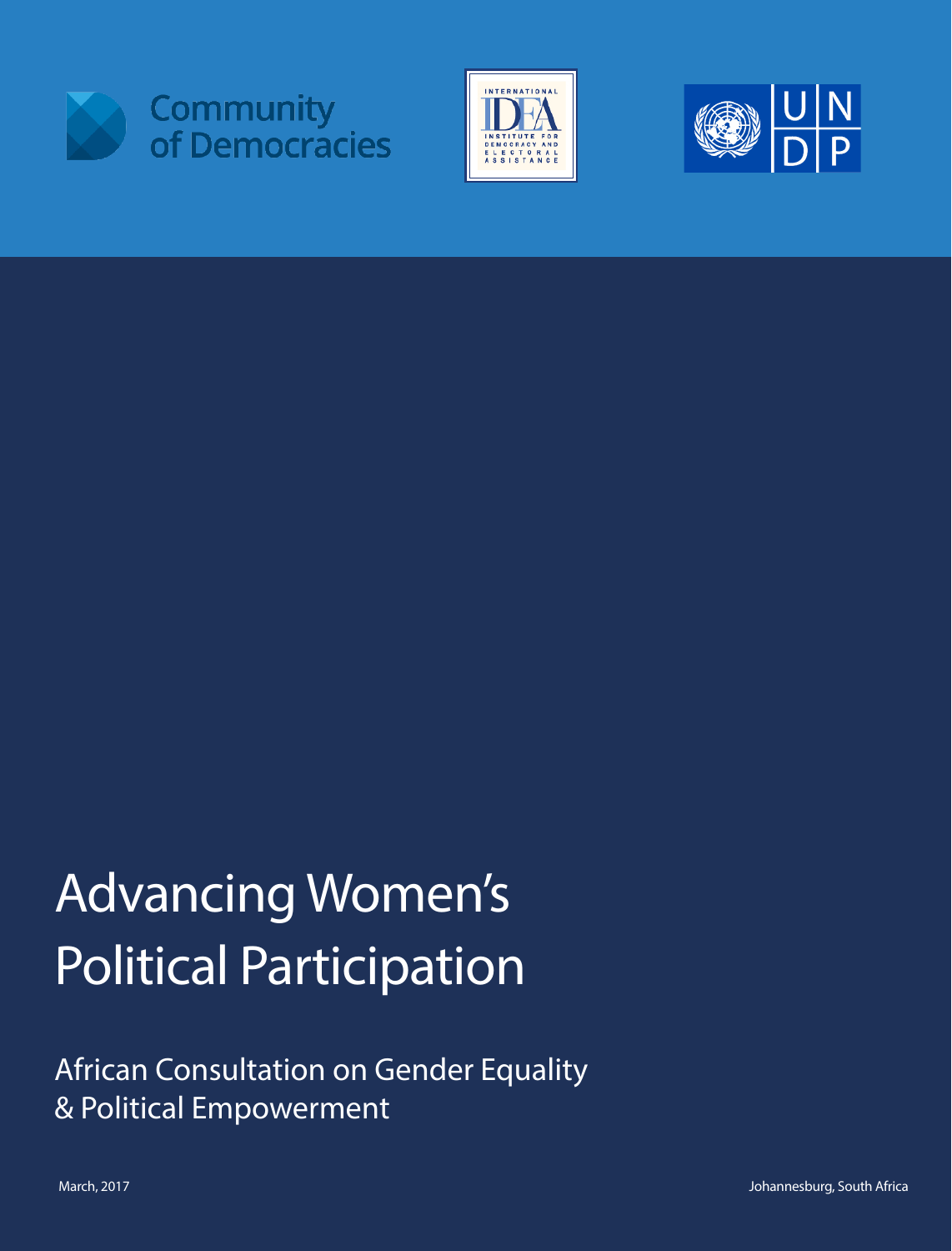# Background Information

Even though gender equality and women's empowerment are currently at the heart of the global agenda, the road ahead is still long and challenging. While international human rights mechanisms provide a valid framework to advance the protection of women and to reduce the gaps for inequality, more efforts are needed. The realm of politics has been considered as one of the most challenging spheres of the public life for women to enter and their participation in parliament is crucial for fair representation of women in society.

In this light, it is only timely to focus on an alternative policy agenda to address the root causes of inequality, including looking at the intersectionality of multiple inequalities and processes of discrimination. In addition, it is fundamental that the efforts and the core instruments from the regional organizations, including conventions, resolutions, legal instruments and programmatic agendas move beyond the identification of the causes and impediments towards the achievement of gender equality, but to the design and systematic implementation of gender responsive measures/mechanisms to guarantee equality and prevent gender based discrimination.

The Community of Democracies, from the moment of its inception in 2000, has been actively supporting activities and projects dedicated to women's empowerment and gender equality. The Warsaw Declaration, the founding document of the Community of Democracies, underlines that "Informed participation by all elements of society, men and women, in a country's economic and political life, including by persons belonging to minority groups, is fundamental to a vibrant and durable democracy." Democracy should transform power relations between men and women in such a manner that gender equality is promoted in terms of inclusiveness, participation, representativeness and accountability of democratic processes and institutions. The universal principle of equality and non-discrimination between women and men forms one of the major global commitments in the pursuit of gender equality in democracy building.

To support women's participation in politics, the Permanent Secretariat of the Community of Democracies (PSCD) implemented the project on "Advancing Women's Political Participation", funded by the Republic of Korea and organized in cooperation with the United Nations Development Programme (UNDP) and International IDEA. Through dialogue, the project provided an opportunity for participants from all over the world to discuss and compare the challenges and successes that women face in politics and look for ways to propel the idea of women's political participation forward. It consisted of five regional consultations organized in 2016-2017 in Strasbourg (France), Johannesburg (South Africa), Tunis (Tunisia), Bali (Indonesia) and Mexico City (Mexico).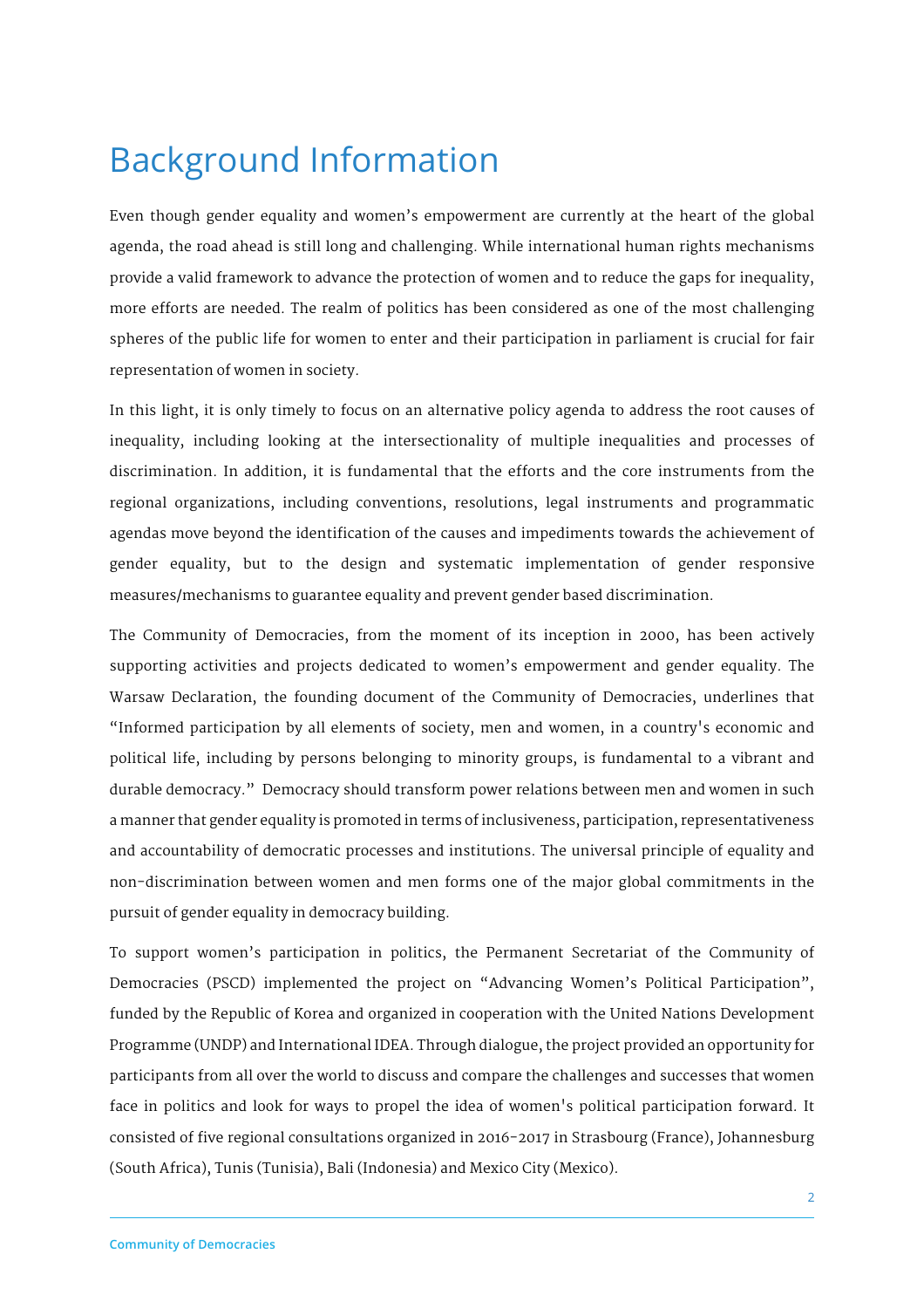The Regional Consultations on Gender Equality and Political Empowerment of Women served as platforms created to enhance a multilateral dialogue regarding the challenges and opportunities in the implementation of the legal frameworks, as well as the exchange of best practices to take specific actions to address the main issues related to the advancement of Gender Equality and the Political Participation of Women.

The project aims to produce a global and regional policy recommendations and contribute to the policy guidebook based on input collected from the five regional consultations. The guidebook is a part of the Inter-Regional Dialogue on Democracy (IRDD) and provides recommendations on how to efficiently advance women's political participation.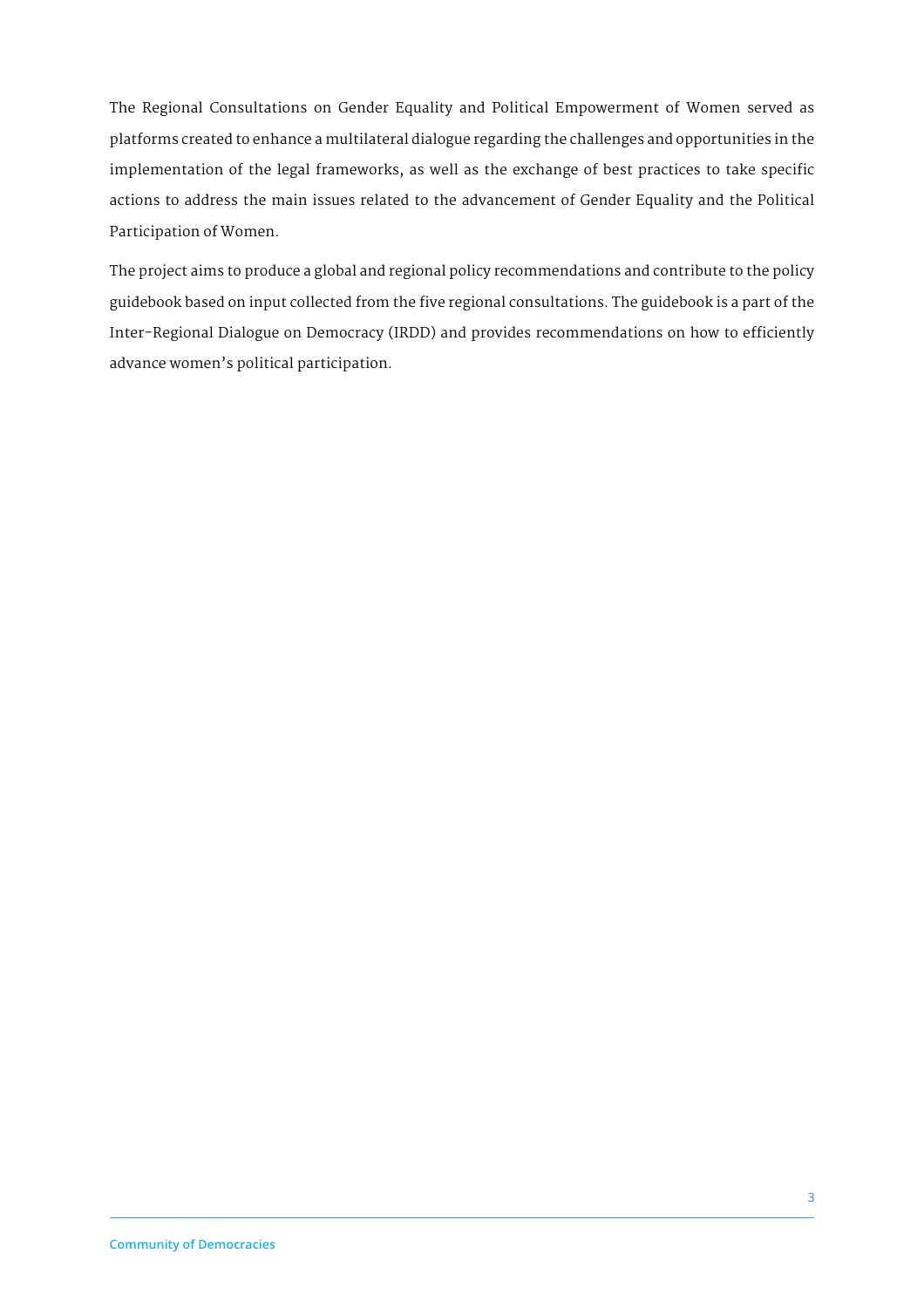## Introduction

The African Consultation brought together practicing politicians and representatives from international, non-governmental, and civil society organizations active in the region to discuss the issues of gender equality and the advancement of women's political participation on the African continent.

This report consists of three sections of relevant experiences and lessons learned on gender equality and the political empowerment of women:

- 1. Challenges to overcome in the region;
- 2. Existing tools and mechanisms;
- 3. Best practices and recommendations on how to effectively advance gender equality and women's political participation.

The African continent is very diverse in terms in the level of development, but poverty rates are still among the highest in the world and underdevelopment is widespread. Democracy is still a relatively new phenomenon in Africa, especially when compared to regions like Europe and the Americas. While the number of democratic elections is increasing in Africa, and a record number of women have successfully contested for seats in government, electoral-related violence is a growing concern.<sup>1</sup>

While some African countries have made significant progress in expanding opportunities for women and girls, inequalities persist. Key challenges faced by women include sexual violence, "honour killings," female genital mutilation, human trafficking, restricted mobility, and forced and early marriage. Violence and discrimination against women are social epidemics, and despite the progress made by women's rights movements in identifying, raising awareness, and challenging impunity for women's rights violations, serious discrimination against women continues.<sup>2</sup>

In the political realm, however, African women have made notable strides, with the representation of women increasing from 9.8% in 1995 to 23.6% in 2016, which is in-line with the world average according to the Inter-Parliamentary Union.3 Rwanda leads the world with the highest percentage of female parliamentarians in the lower or single House of Parliament (61.3%), with six other African

j

<sup>1</sup> http://www.unwomen.org/en/where-we-are/africa

<sup>2</sup> http://www1.uneca.org/Portals/awro/Documents/African-Women-Decade-2010-2020.pdf

<sup>3</sup> Women in Parliament in 2016: The Year in Review (p. 2, Rep.). (2017). Inter-Parliamentary Union.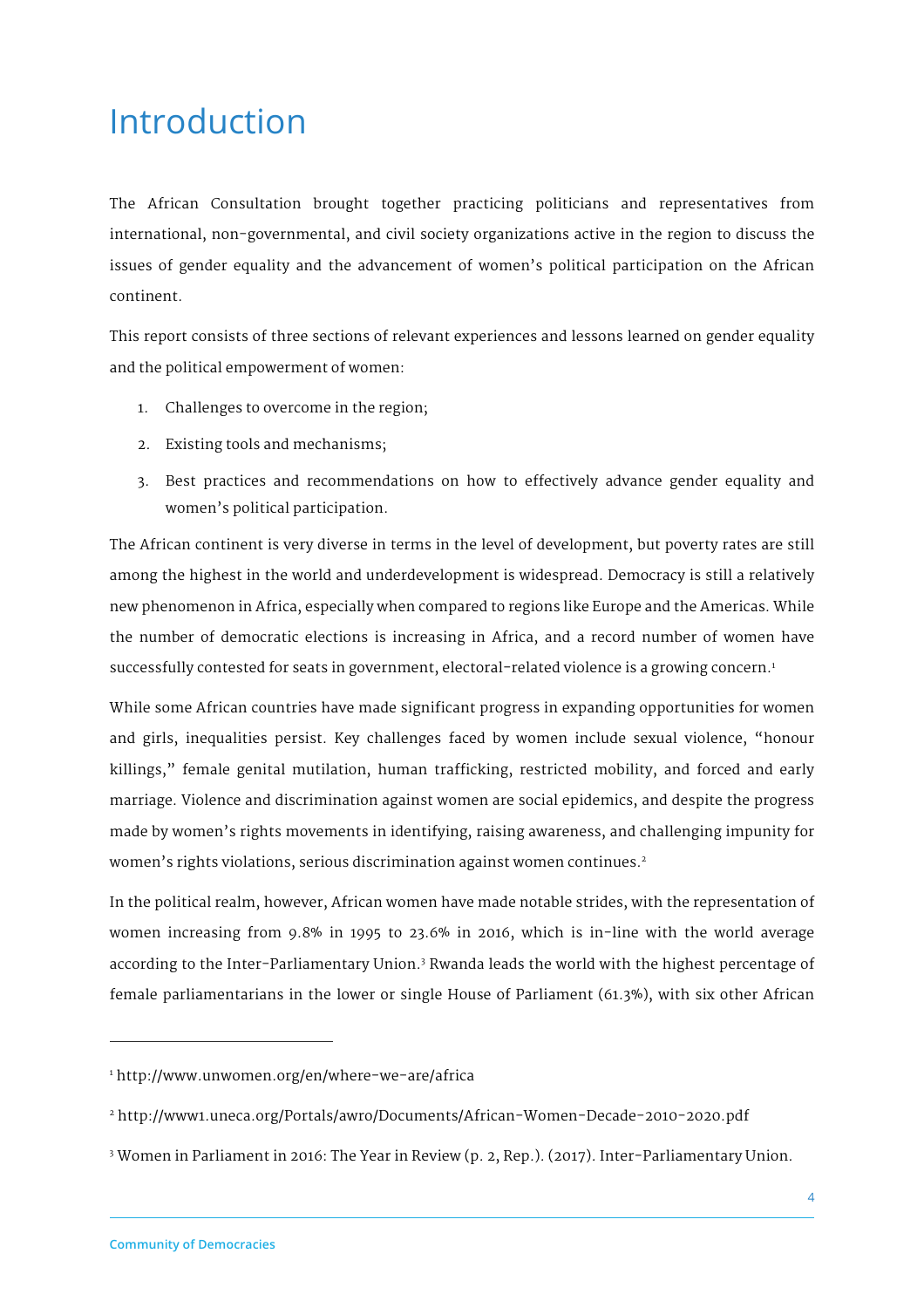countries ranking in to the top  $20 -$  Senegal  $(42.7%)$ , South Africa  $(42.1%)$ , Namibia  $(41.3%)$ , Mozambique (39.6%), Ethiopia (38.8%), and Angola (38.2%). In addition, Algeria, Burundi, Cameroon, Tanzania, Tunisia, Uganda, and Zimbabwe have attained the 30% female political representation level advised by the Beijing Platform for Action (BPA). Only Mauritania, the Seychelles, Rwanda, South Africa, Uganda, and Zambia currently meet the BPA threshold of 30% for women in ministerial positions.4

In the 2016 Global Gender Gap Index, which measures progress on gender equality in economic participation, education, political participation and health, Rwanda is the highest ranked African country at fifth, with five other sub-Saharan countries ranked in the top 50 – Burundi (12), Namibia (14), South Africa (15), Mozambique (21) and Cape Verde (36). No North African country is ranked in the top 100, the highest ranked being Algeria (120). The Index reveals that only two regions – Western Europe and North America – have a remaining gender gap of less than 30%. In Sub-Saharan Africa, the gap is 32.1%, with the gap in Northern Africa just under 40%.5

In the political sphere, women's engagement in public life has a positive impact on inequality across society at large. The issues which women advocate, prioritize and invest in have broad societal implications, touching on family life, education and health. Women's engagement in public life fosters greater credibility in institutions and heightened democratic outcomes.

j

<sup>4</sup>Women in Politics: 2017. Report. Inter-Parliamentary Union, 2017.

<sup>5</sup>http://reports.weforum.org/global-gender-gap-report-2016/rankings/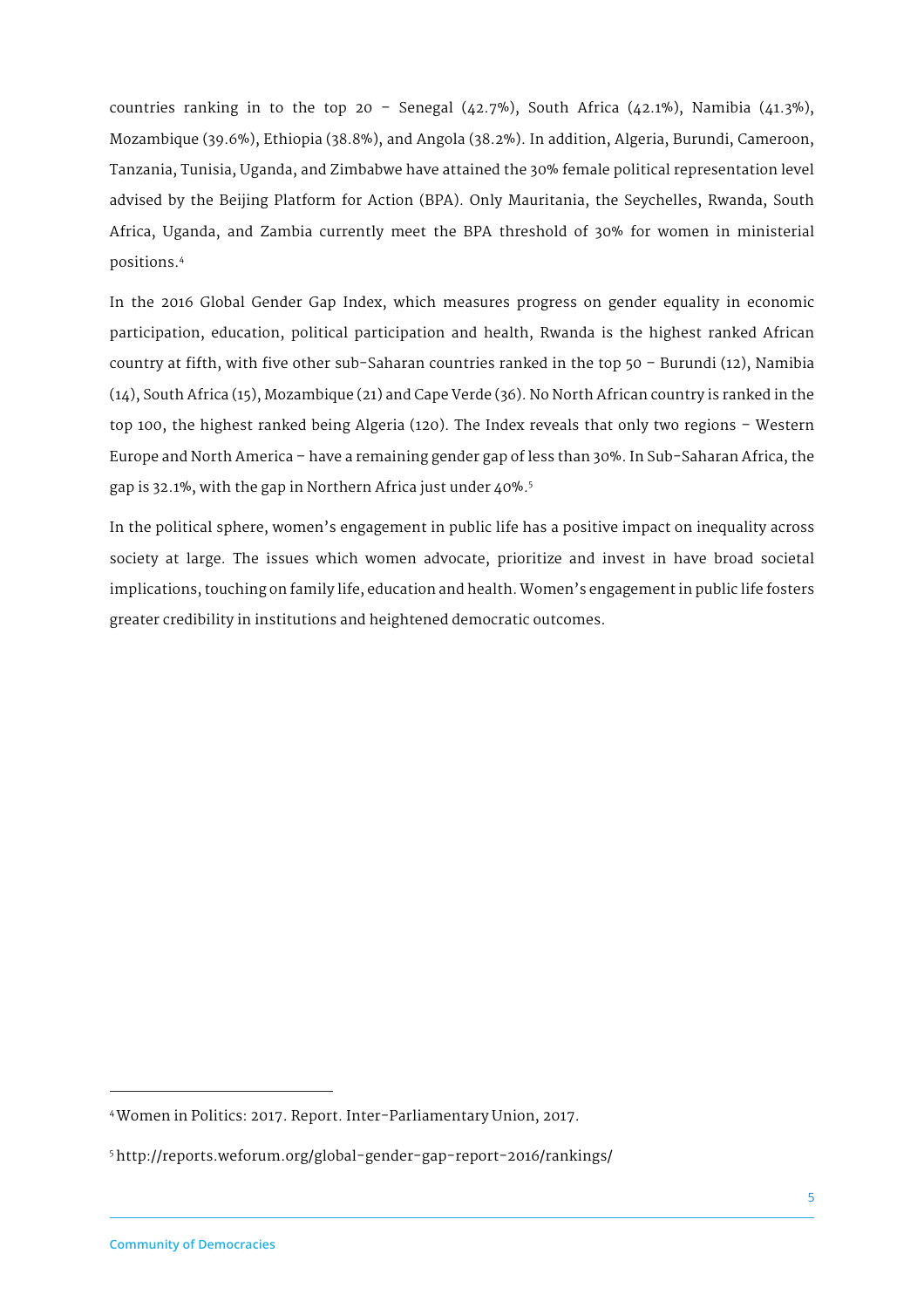# PART I: challenges to be overcome to advance women's political participation

The Consultation identified and discussed a number of challenges women face in Africa related to political participation. While no country has managed to achieve all the Sustainable Development Goals (SDGs), particularly Goals 5 (on gender equality) and 16 (on peace, justice, and strong institutions), many countries in Africa, as in other regions, lack the political will or resources to do so, and have a tendency to prioritize other goals and agendas.

**First**, the political machinery on promoting and enforcing gender equality in most African countries is weak, often due to lack of funding, low human resource capacity, and the absence of a legal framework with strong oversight. Furthermore, the culture of political parties and a shortage of political will from (often) male-dominated leadership in promoting women's political engagement work together to deter women from politics.

**Second**, there has been limited signing, ratification, implementation and enforcement of treaties and protocols on gender equality and women's empowerment. Although many African countries are party to several international treaties and charters on gender equality and promoting women's rights, these agreements and obligations have not been adopted by every country on the continent, and for those that have, implementation is often slow or absent altogether.

**Third**, access to education is very unequal in Africa, where women and girls have a much smaller chance to achieve higher education due to expectations that they marry at an early age, bear children, and take care of the household, especially if they live in rural or remote areas. Education for men and boys, on the other hand, is still privileged as they are considered the "treasure" of the family, as well as a future source of income.

**Fourth**, gender stereotypes, religious factors and socio-cultural norms that hinder women's empowerment remain prevalent. When it comes to the political arena, politics is still considered a male domain. Very few women dare run for office because they feel they will not have the support of their family or community. Vocal women or female community leaders are often labeled as "trouble makers" in a society where men and elders have the right to speak or act, not women or youngsters.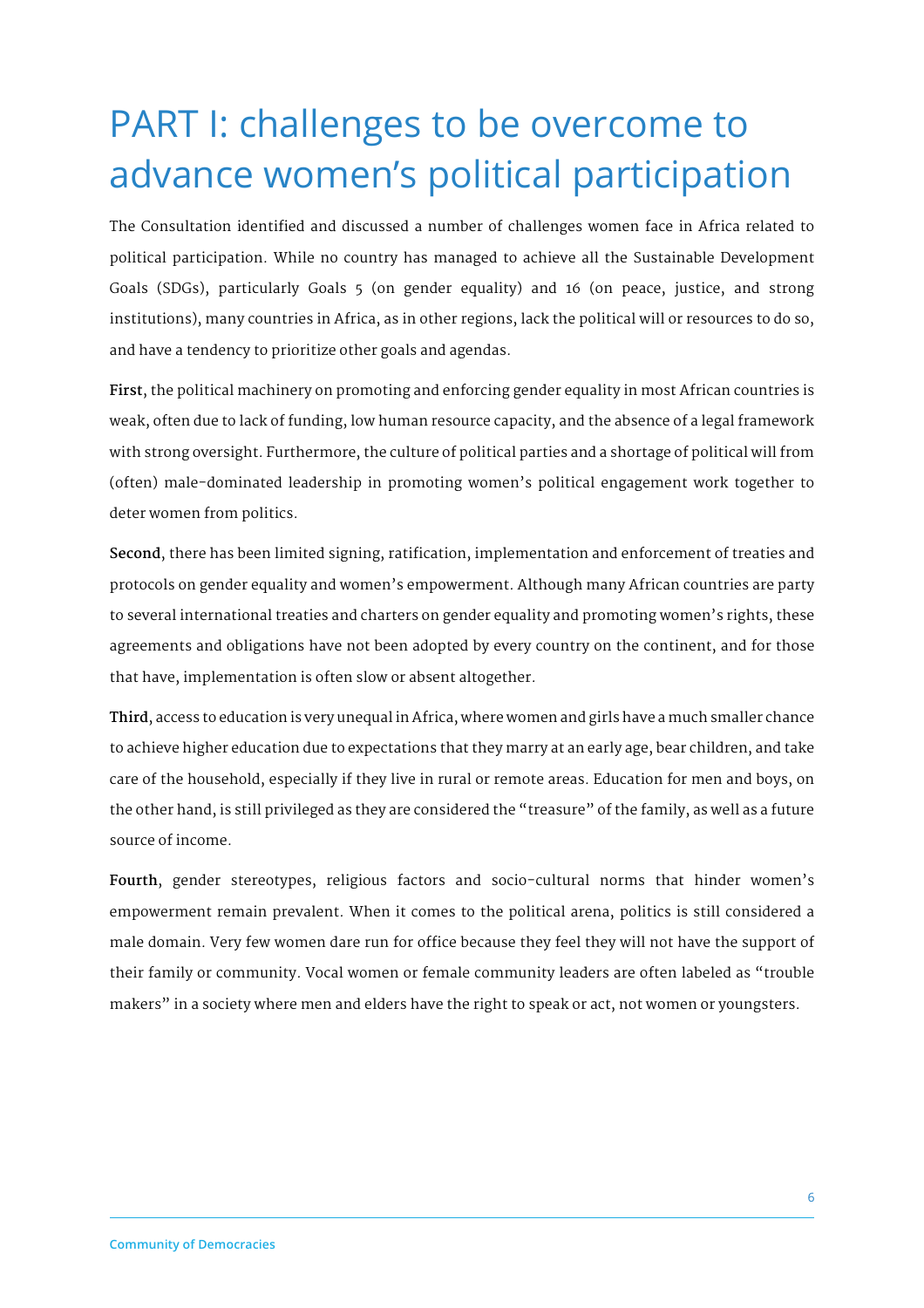**Fifth**, according to some attendees, there is a lack of mutual support and solidarity between women in Africa. Women may not trust the abilities of other women because of long-standing social and cultural beliefs. Women are constantly marginalized and, as a consequence, they lose confidence in themselves and their peers.

**Finally**, poverty is a huge obstacle to political engagement, particularly in the sub-Saharan region, where more than one in four people remain undernourished – the highest of any region in the world. Women are often the first victims of this persistent poverty, leading them to prioritize economic survival over political engagement.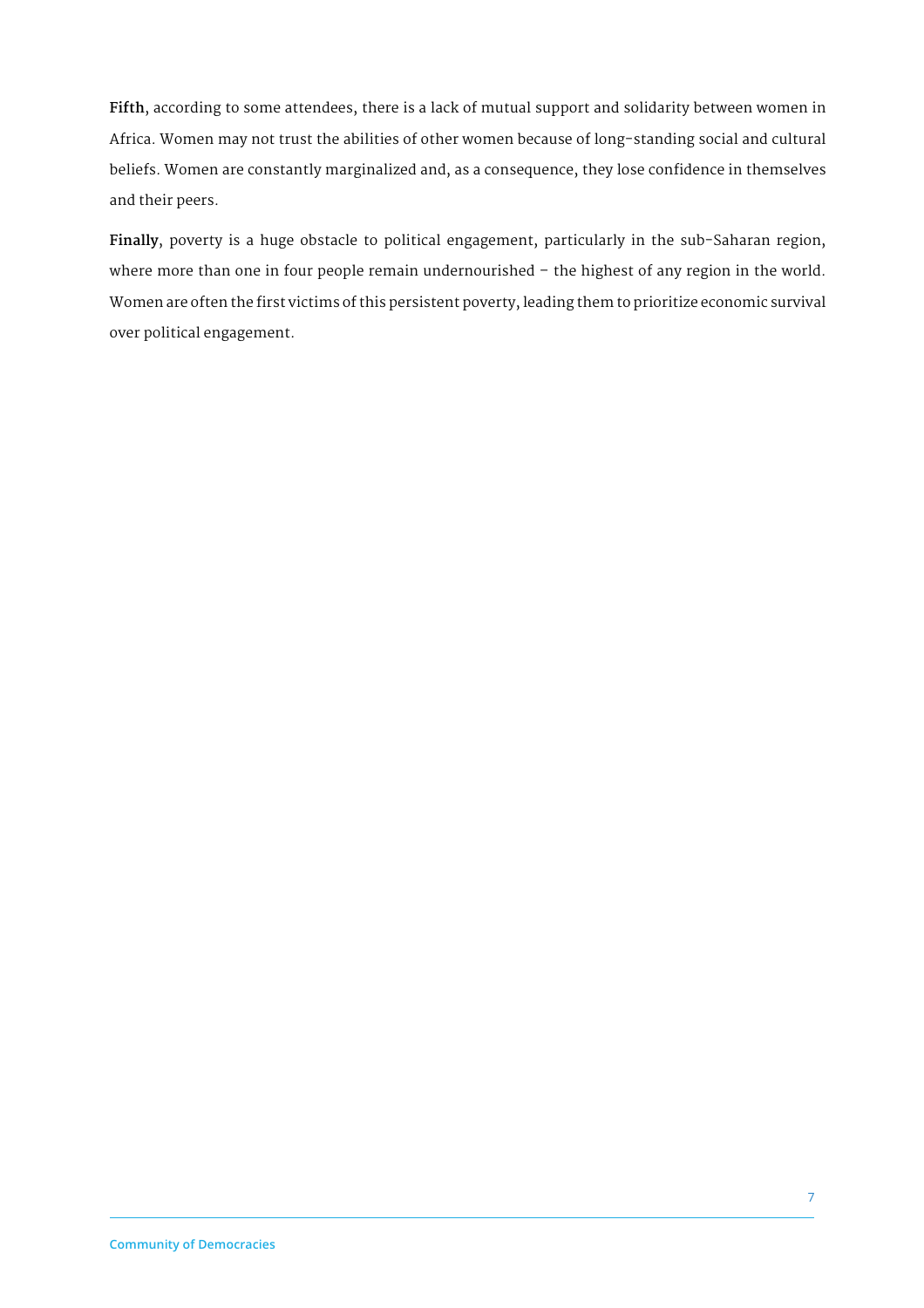# PART II: Existing mechanisms to advance women's political participation

Attendees of the Consultation discussed the various political actors, legal tools and mechanisms already in place, at both at the international and regional level, which could effectively increase female political participation.

#### International Treaties, Charters, and Declarations

The Convention on the Elimination of All Forms of Discrimination against Women (CEDAW), adopted in 1979 by the United Nations General Assembly, is an international bill of rights for women and a legally binding instrument obliging states to promote gender equality. At present, there are 189 states parties, making CEDAW an important tool for national and international advocates of gender equality. All African countries, with the exception of Sudan and Somalia, have ratified the Convention. Article 7 specifically addresses the elimination of gender discrimination in political and public life, stating:

States Parties shall take all appropriate measures to eliminate discrimination against women in the political and public life of the country and, in particular, shall ensure to women, on equal terms with men, the right:

- To vote in all elections and public referenda and to be eligible for election to all publicly elected bodies;
- To participate in the formulation of government policy and the implementation thereof and to hold public office and perform all public functions at all levels of government;
- To participate in non-governmental organizations and associations concerned with the public and political life of the country.

In 1997, the CEDAW Committee issued General Recommendation No. 23 to elaborate on Article 7, making a stronger case for "temporary special measures" (for example, gender quotas) to achieve equality of participation. The Recommendation states that the "formal removal of barriers and the introduction of temporary special measures to encourage the equal participation of both men and women in the public life of their societies are essential prerequisites to true equality in political life." It also notes that states parties, political parties, and public officials should actively encourage women's full and effective participation, together with all other sectors of society.

The Beijing Platform for Action, signed unanimously by all UN member states at the UN's Fourth World Conference on Women in Beijing in 1995, lists Women in Power and Decision-Making among its twelve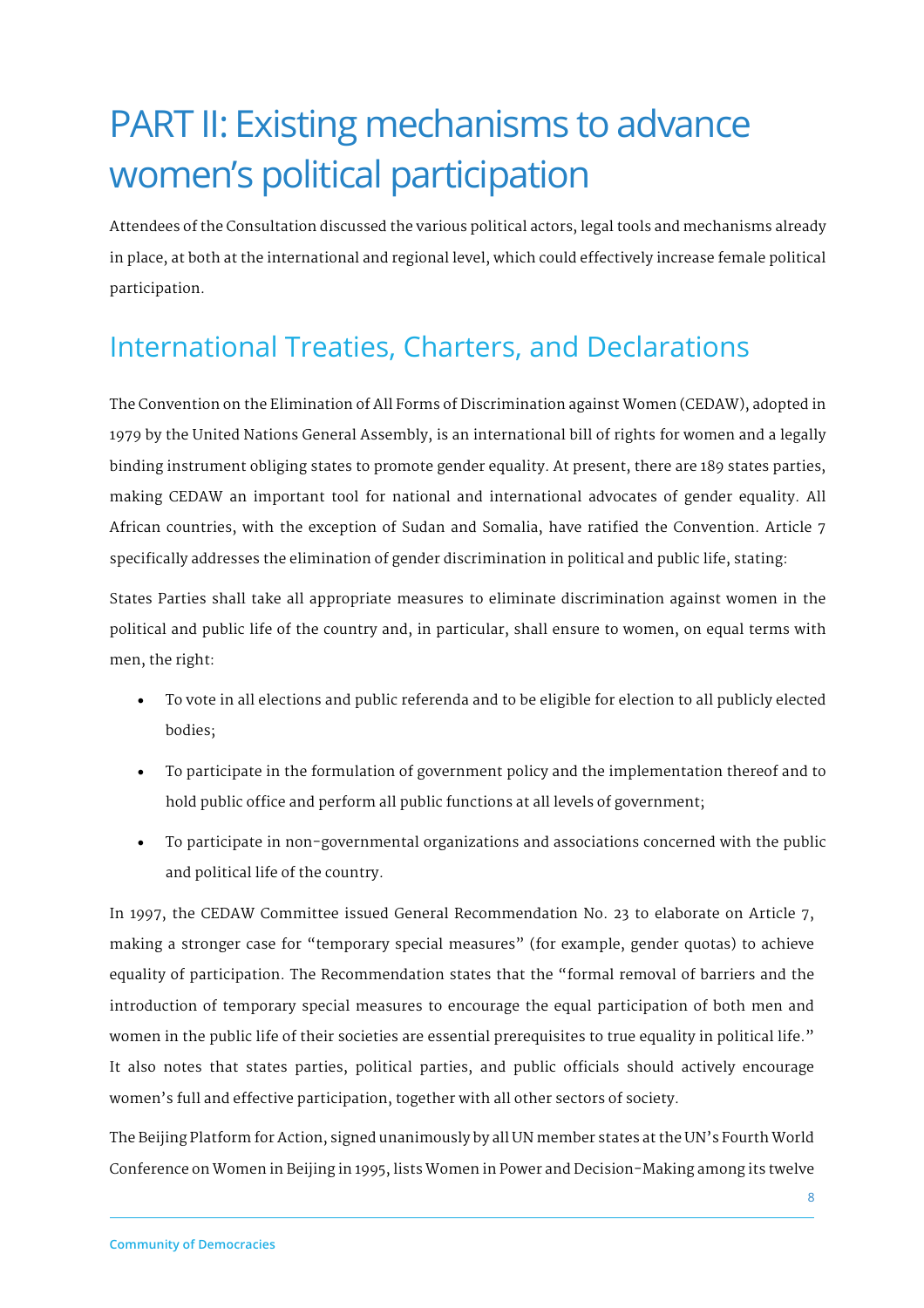Strategic Objectives. Under this Objective, states commit to take measures to ensure women's equal access to and full participation in power structures and decision-making, as well as to increase women's capacity to participate in decision-making and leadership. Paragraph 190a calls on governments to:

Commit themselves to establishing the goal of gender balance in governmental bodies and committees, as well as in public administrative entities, and in the judiciary, including, inter alia, setting specific targets and implementing measures to substantially increase the number of women with a view to achieving equal representation of women and men, if necessary through positive action, in all governmental and public administration positions.

Paragraph 191, in turns, urges political parties to:

- Consider examining party structures and procedures to remove all barriers that directly or indirectly discriminate against the participation of women;
- Consider developing initiatives that allow women to participate fully in all internal policymaking structures and appointive and electoral nominating processes;
- Consider incorporating gender issues in their political agenda, taking measures to ensure that women can participate in the leadership of political parties on an equal basis with men.

UN Security Council Resolution 1325, adopted in 2000, emphasizes the involvement of women in conflict prevention, crisis management, and post-conflict reconstruction. Recognizing "the importance of [women's] equal participation and full involvement in all efforts for the maintenance and promotion of peace and security," Resolution 1325:

- Urges Member States to ensure increased representation of women at all decision-making levels in national, regional and international institutions and mechanisms for the prevention, management, and resolution of conflict;
- Encourages the Secretary-General to implement his strategic plan of action (A/49/587) calling for an increase in the participation of women at decision-making levels in conflict resolution and peace processes.

The Sustainable Development Goals, adopted at the UN Sustainable Development Summit in New York in 2015, enumerate Gender Equality as Goal 5. The 2030 Agenda situates women's rights within human rights and development frames, explaining that "ending all forms of discrimination against women and girls is not only a basic human right, but it also crucial to accelerating sustainable development." Goal 5 includes among its targets to: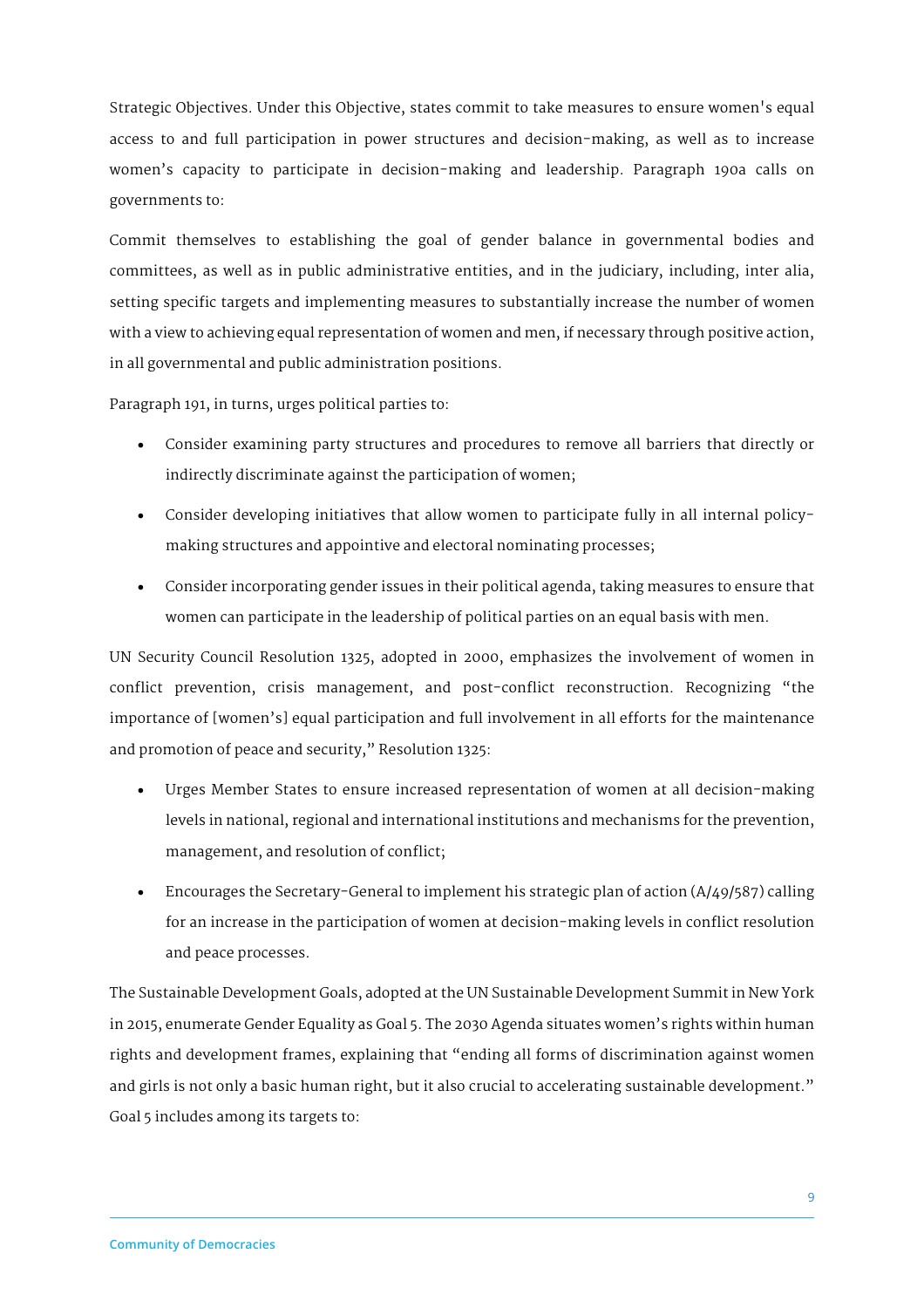- Ensure women's full and effective participation and equal opportunities for leadership at all levels of decision-making in political, economic and public life;
- Adopt and strengthen sound policies and enforceable legislation for the promotion of gender equality and the empowerment of all women and girls at all levels.

#### Regional Organizations

The African Union (AU) has taken numerous steps to promote good governance and democratic consolidation across the continent over the last fifteen years. The AU Constitutive Act enshrines the principle of gender equality and, together with other AU declarations, resolutions, and decisions, calls for the full participation of women as equal partners in Africa's development. The Protocol to the African Charter on Human and Peoples' Rights on the Rights of Women in Africa (Maputo Protocol), adopted by the AU in 2003, has been signed and ratified by 36 out of 54 African countries (and signed but not ratified by 15 more states). Article 9, entitled "Right to Participation in the Political and Decision-Making Process," states:

- 1. States Parties shall take specific positive action to promote participative governance and the equal participation of women in the political life of their countries through affirmative action, enabling national legislation and other measures to ensure that:
- Women participate without any discrimination in all elections;
- Women are represented equally at all levels with men in all electoral processes;
- Women are equal partners with men at all levels of development and implementation of State policies and development programmes.
- 2. States Parties shall ensure increased and effective representation and participation of women at all levels of decision-making.

The AU African Charter on Democracy, Elections, and Governance, adopted in 2007, lists among its objectives the aim to "promote gender balance and equality in the governance and development processes."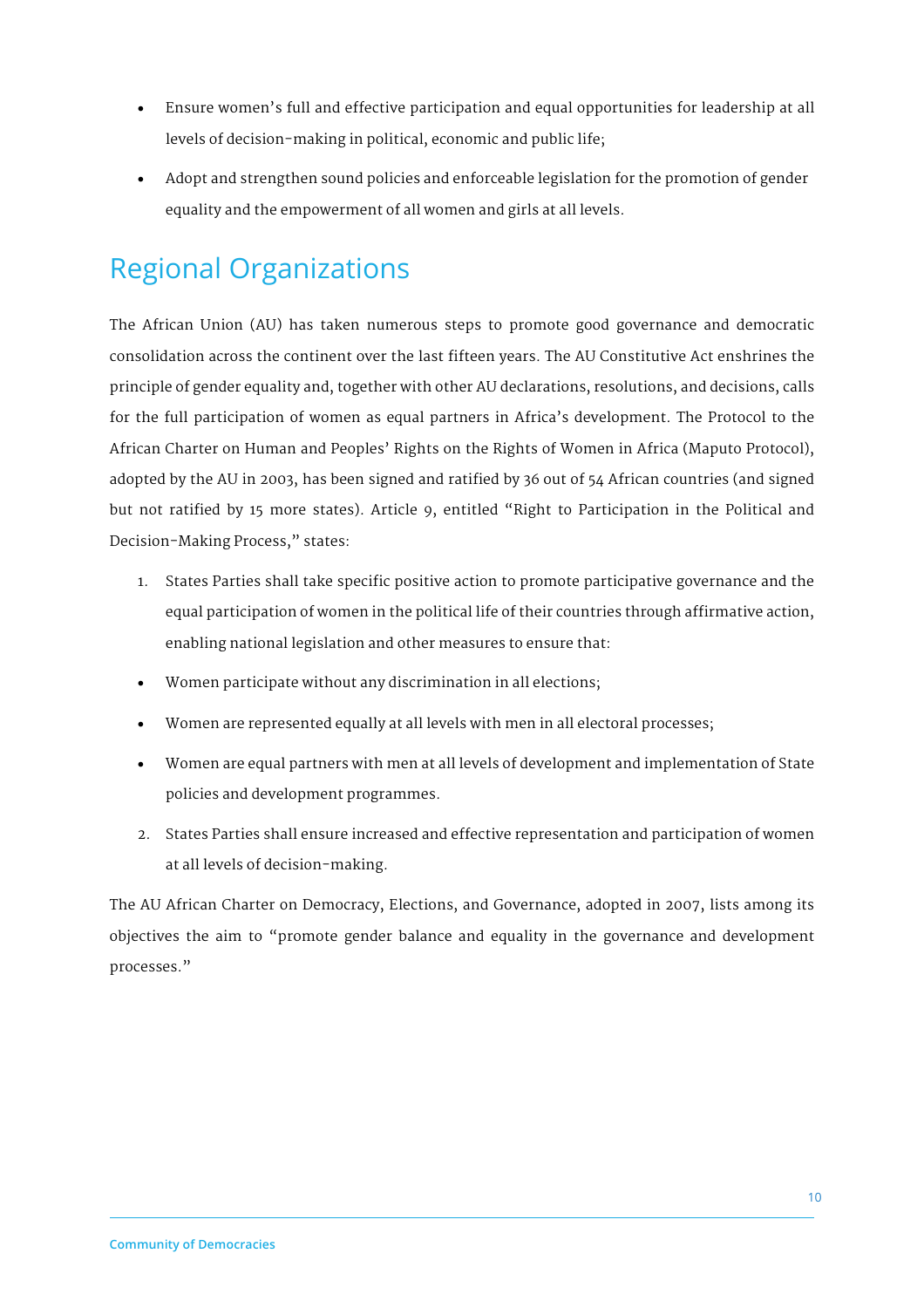Article 29 links this to the goals of development and democracy and establishes that:

- State Parties shall create the necessary conditions for full and active participation of women in the decision-making processes and structures at all levels as a fundamental element in the promotion and exercise of a democratic culture;
- State Parties shall take all possible measures to encourage the full and active participation of women in the electoral process and ensure gender parity in representation at all levels, including legislatures.

The Protocol on Gender and Development of the Southern African Development Community (SADC), signed in 2008, makes very concrete pledges for action to achieve gender balanced decision-making. Article 12 on "Representation" states: "States Parties shall endeavour that, by 2015, at least fifty percent of decision-making positions in the public and private sectors are held by women including the use of affirmative action measures as provided for in Article 5." It goes on to call for States Parties to conduct public awareness campaigns demonstrating a link between equal representation and democracy and good governance. Article 13 on "Participation" specifies a number of policy measures that States Parties should implement to achieve equal opportunities for women and men, including legislation, capacity-building, training and mentoring, support structures, and changing discriminatory attitudes and norms – crucially identifying the need to engage men in all of these activities.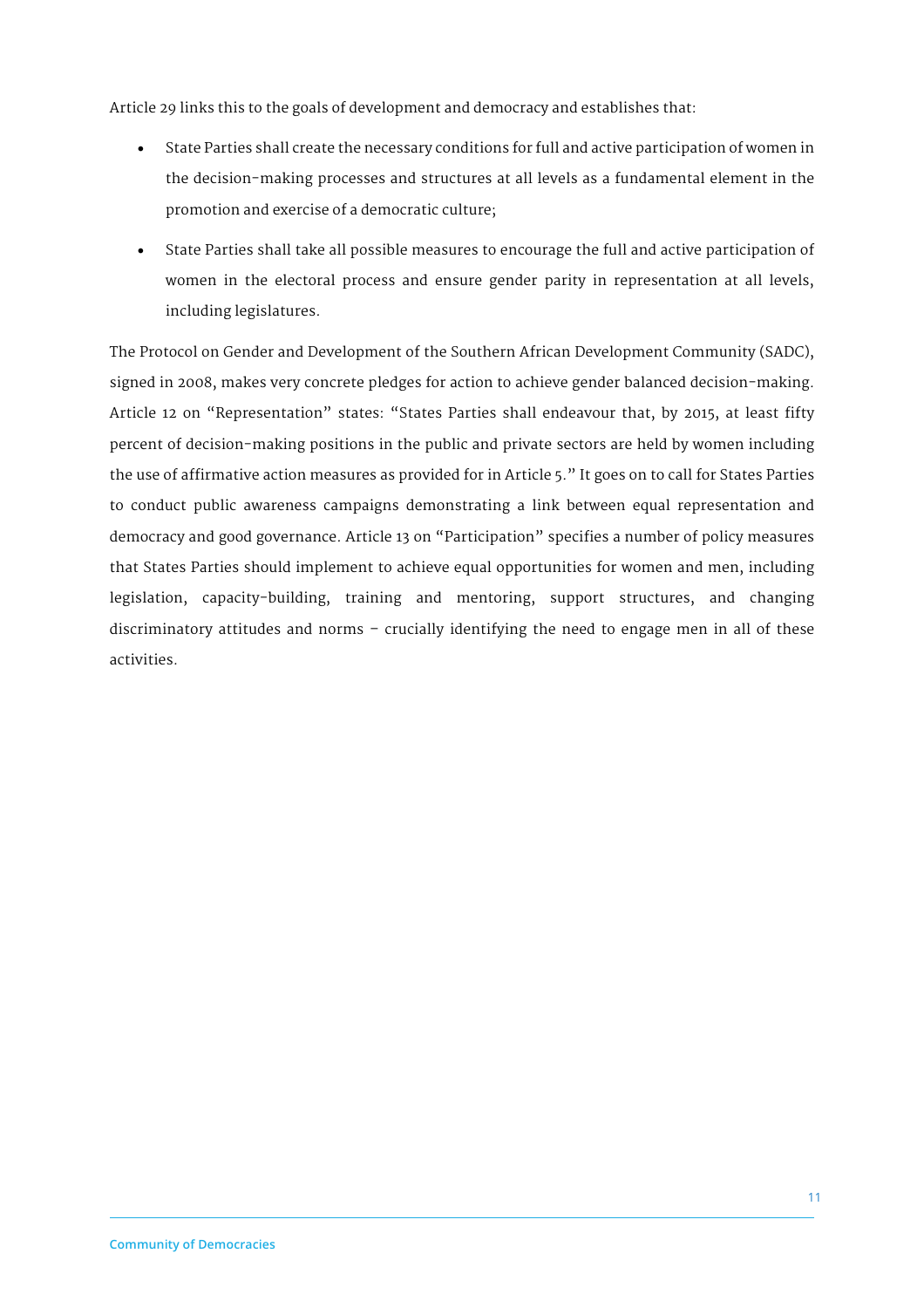## PART III: Best practices and recommendations on how to effectively advance women's political participation

During the Consultation, organizations and activists working in the African region shared examples of best practices on how to effectively increase women's political participation.

The United Nations Development Programme (UNDP) has been active in several countries in Africa in their efforts to increase and enhance female representation in politics.

- In Uganda, UNDP helped in facilitating education and skills training to female politicians and candidates for office in the areas of women's leadership, conflict mitigation and democratic governance;
- In Zimbabwe, UNDP supported the incorporation of principles of gender-responsive budgeting in parliament;
- In Zambia, UNDP provided support in the drafting of the country's final constitution which calls for the establishment of the Gender Equity and Equality Commission. The constitution also includes provisions that require a minimum of 30% representation of both genders in decision-making bodies;
- In the Central African Republic, in partnership with other stakeholders, UNDP supported the drafting, lobbying and advocacy for the gender parity law which was adopted in November 2016.

Founded in 2012, the Women and Youth's League for Democracy from Madagascar (WYLD) has adopted three approaches for politically empowering women and promoting democracy in Madagascar:

• Women have to feel that they are full citizens, so the organization developed a program in which the Malagasy Constitution and the Universal Declaration of Human Rights are explained and taught to women. The aim of this approach is to educate women that they are equal to men and are entitled to all human rights, including freedom of speech and expression, and the right to political participation. Discussing the Constitution is meant to enlighten women about the political responsibilities of elected people like the President or members of parliament. The program is aimed at the development of women's critical thinking, and is implemented onsite, through small workshops in rural villages or towns, and runs a weekly radio program called "Soa Miampita," which has national coverage. Presently, around 1,500 women have been trained, and many more listen to the radio program regularly;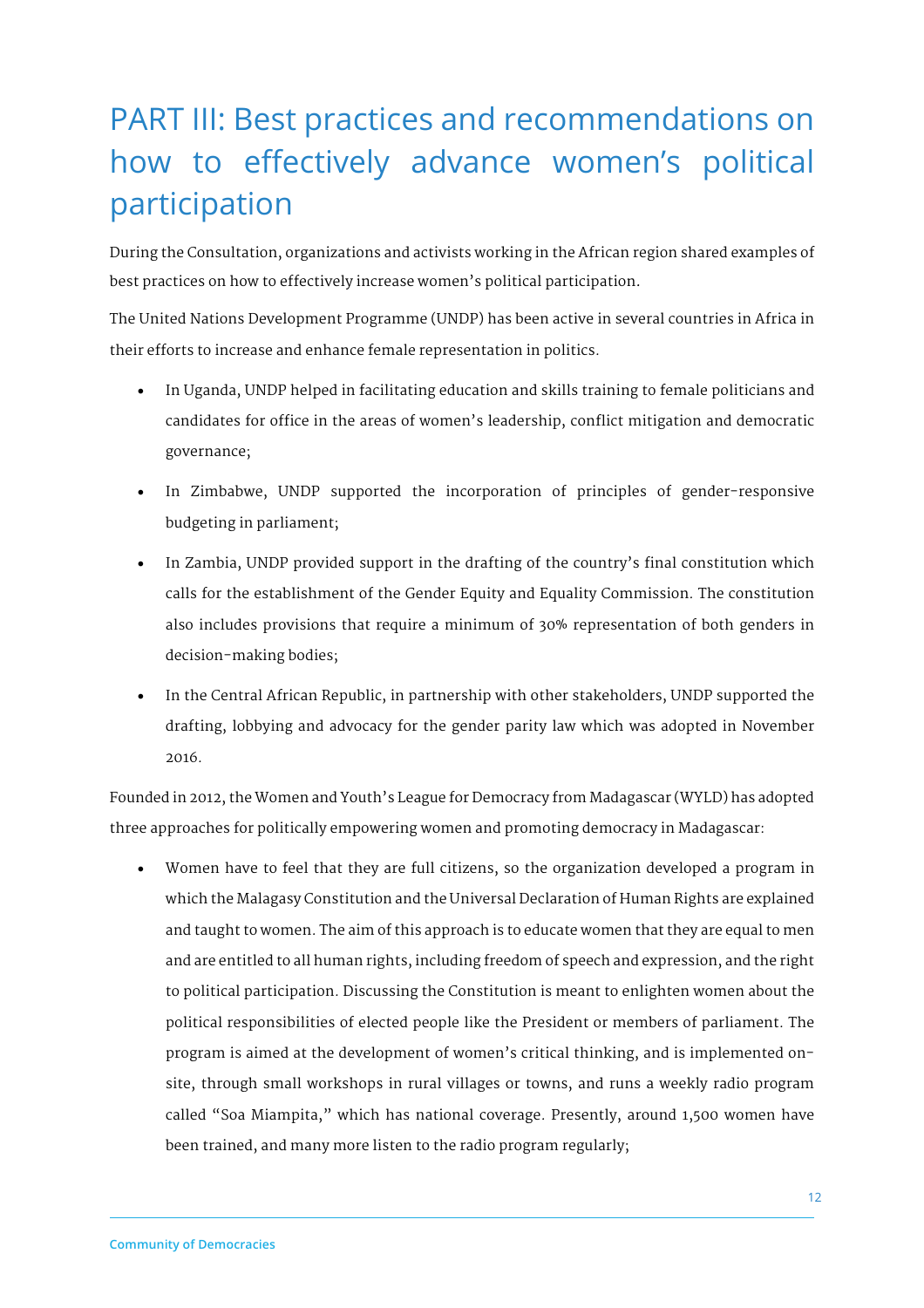- The organization offers free coaching and training for women who intend to run for office in order for them to become competitive candidates. The program, called Zaraina, is structured around three main areas: (1) mastering laws and regulations, (2) mastering a municipal or a national budget, and (3) mastering communication and leadership skills. A pool of volunteer trainers, who are experts in these domains, organize workshops in various regions, according to the needs expressed by women. Since 2013, 56 women have completed the program;
- One of the aims of the organization is to ensure women that they can be politically empowered by acting as responsible citizens who vote and who protect their vote against any manipulation: they can become electoral "teachers," responsible voters and volunteer electoral observers. The organization trains women about the electoral process, how and when to get registered on electoral lists, how to vote responsibly, and how to observe elections and report back. So far, 300 women and young people have been trained, with 200 of them serving as electoral observers in the 2013 and 2015 elections. The organization is currently preparing for the 2018 elections, and plans to recruit and train at least 1,000 volunteers, both men and women.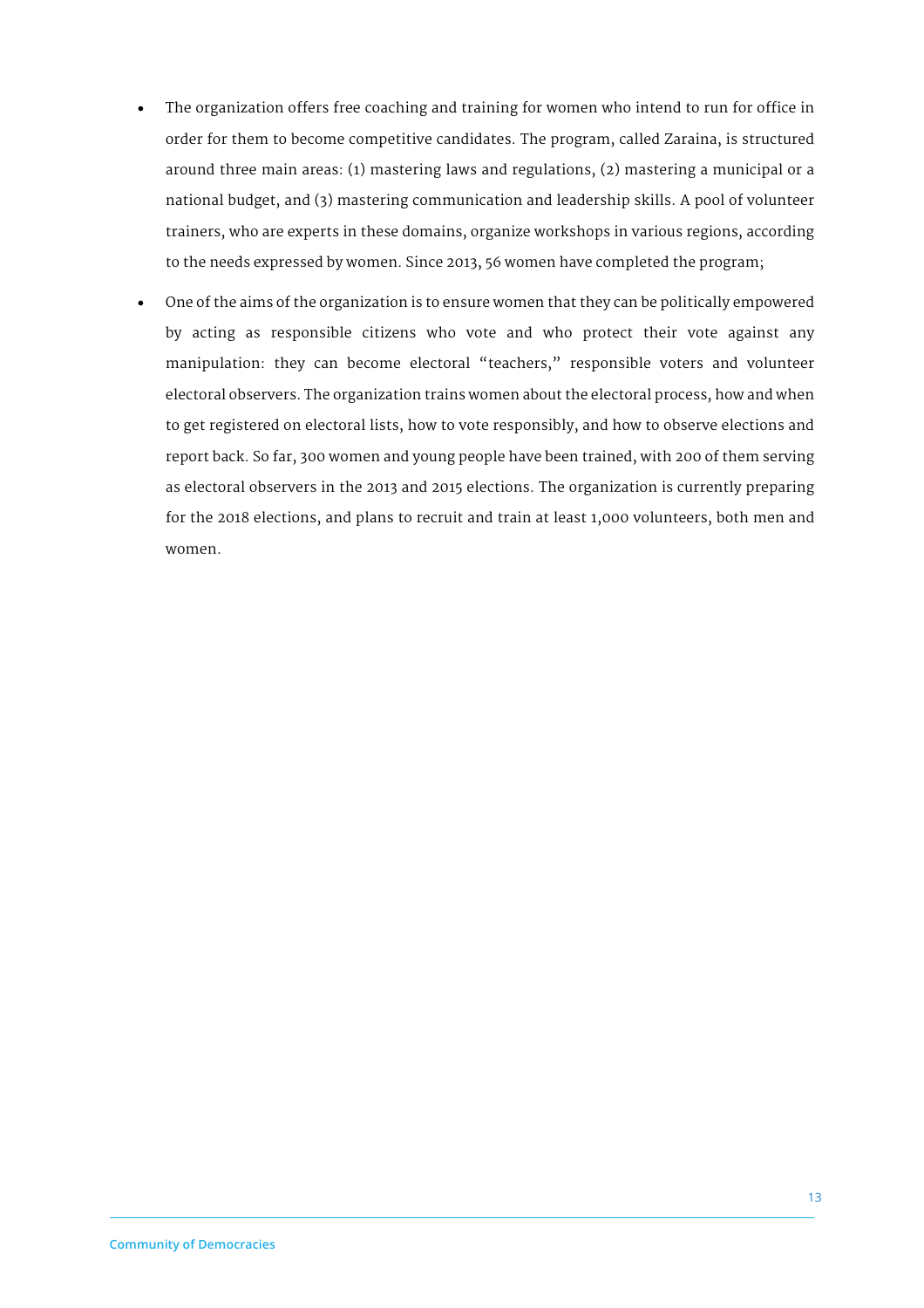The Consultation generated numerous insights on what direction government, organizations and civil society should take in order to promote gender equality and women's political participation in the African region. Participants produced the following set of recommendations.

**First**, gender stereotyping and discrimination on the basis of social and religious norms need to be addressed. The fundamental role of education was underlined as the means of empowering women and girls and preparing them for future leadership roles. Training in and the use of Information and Communication Technology (ICT) was highlighted as an essential tool in education and training efforts, in particular to overcome the digital divide between men and women in the use of new technologies and to provide women with equal access to information.

**Second**, international organizations and national governments should strengthen monitoring, reporting and knowledge about women's participation in decision making through detailed gender data collection, dissemination and analysis. This should be accompanied by participation of parliament and civil society in the discussion on national periodic CEDAW reports prior to their official submission to the CEDAW Committee in order to raise the awareness about their country's commitments.

**Third**, civil society and other stakeholders should hold government, legislatures and political parties accountable for progress in increasing women's participation and representation. The role of regional and international institutions in promoting women's political participation and empowerment must be underlined, especially in mobilizing key actors and focusing attention on this topic.

**Fourth**, existing constitutional, political, legislative, and regulatory frameworks, particularly in postconflict countries and countries in transition, should be revised in order to tackle the provisions that may hinder women's equal participation. These include rules requiring high numbers of signatures to register as a candidate or high monetary deposits that can be discriminatory against women candidates.

**Fifth**, there is a need for strengthening women's leadership skills through training and capacity building programs. It is necessary to provide mentorship opportunities for women who are already in politics and for those who are about to enter the political arena, and to create a network of women in politics to further develop relevant skills. Emphasis should be put on strengthening internal party working methods, with legally binding rules and sanctions, especially in the selection and nomination of women to elected party positions and on party electoral lists.

**Sixth**, engaging with male MPs to promote gender equality in legislative outcomes and gender equality principles is essential. Urgent tasks include introducing electoral laws that mandate efficient, rulebased quotas for the increased representation of women and additional measures to ensure compliance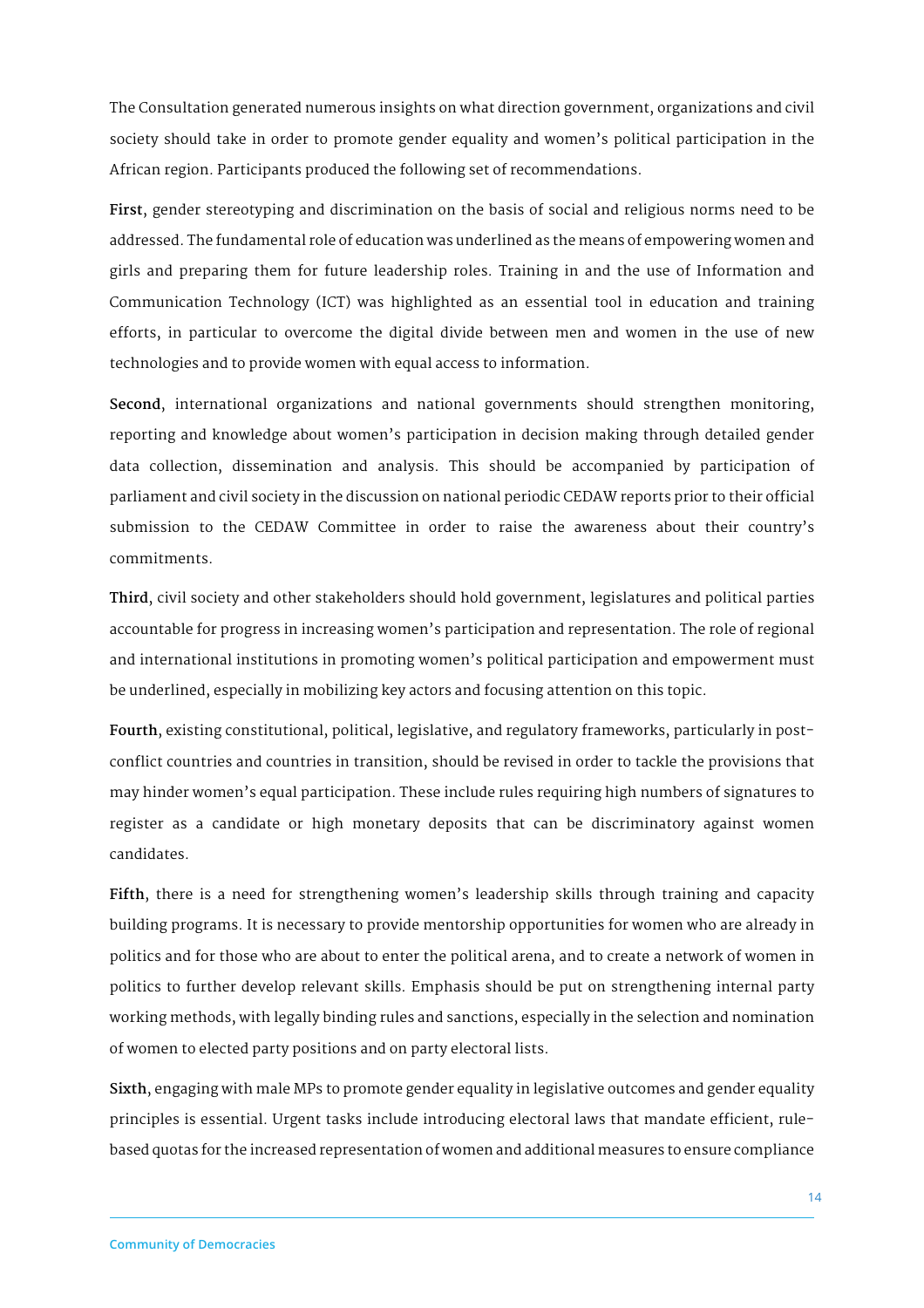**Seventh**, during elections, it is crucial to implement the gender equality recommendations of election observation reports in order to support electoral management boards, political parties and the legislature in advancing inclusive elections.

**Eighth**, international organizations and civil society should put constant pressure on governments to prioritize the achievement of SDGs in general, and Goals 5 and 16 in particular. Local nongovernmental organizations working in the field of gender and women's empowerment might consider creating a national coalition, working together with donors and international actors such as International IDEA, UNDP, UNFPA and other UN bodies, and the Community of Democracies. This coalition would produce a yearly report based on a commonly developed scorecard measuring the implementation of the SDGs. Funding might be conditioned by the achievement of yearly goals to incite governments to improve their situation.

**Ninth**, the African Union has a crucial role in Africa in promoting women's empowerment and political participation. It should send monitoring missions on a regular basis to African countries, to assess progress and achievements and to put pressure on governments to comply with their international commitments and standards.

**Finally**, the Community of Democracies and its partners should develop an online class dealing with women's political empowerment in order to build local civil society capacities and help them sustain their mission and commitment. It should be free, easily accessible and run in French and English.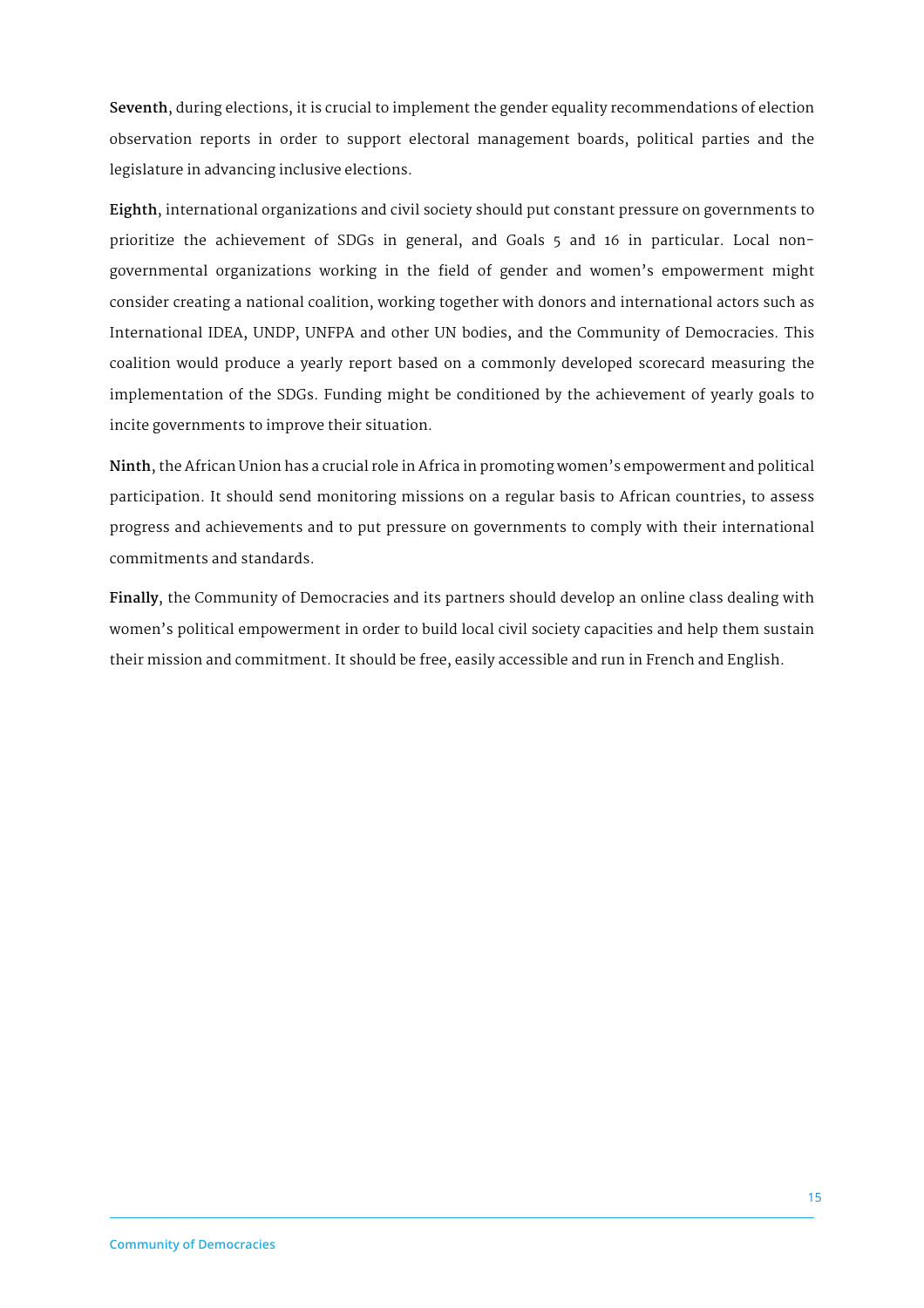## Conclusion

While women have made great strides in politics in Africa, the region still suffers from significant gender gaps in the political arena, as well as economic opportunity and fundamental human rights. There is a clear values-based case for promoting gender equality: women form half the world's population and deserve equal access to health, education, economic participation and earning potential, and political decision-making power. It is important to note that gender parity is equally fundamental to whether and how societies thrive. Utilizing half the world's talent pool has a vast bearing on the growth, competitiveness and future-readiness of economies worldwide, as well as security and peacekeeping efforts.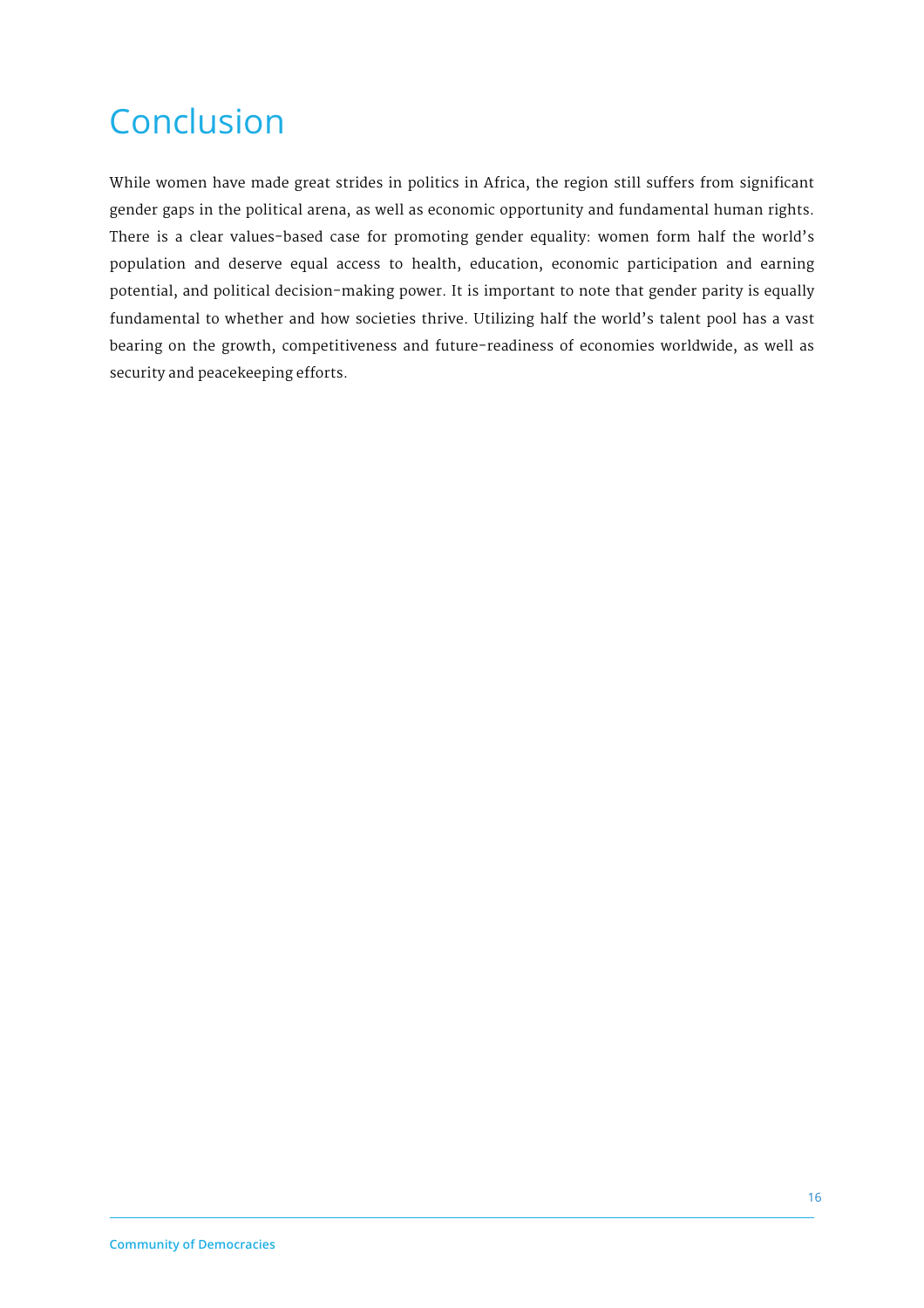

### Community of Democracies

The Community of Democracies is an intergovernmental organization that drives the global democratic agenda through common action. Since its establishment in 2000, the Community has brought the world's democracies together to advance and promote the democratic principles and standards enshrined in the Warsaw Declaration Toward a Community of Democracies that was signed by 106 countries.

Building on the Warsaw Declaration, the Community's founding document that 106 countries signed in 2000, the Community of Democracies seeks to support democratic transition and consolidation worldwide by:

- Assisting societies in the development and strengthening of democratic institutions and values;
- Identifying, alerting and responding, consistent with the UN Charter and the Warsaw Declaration to threats to democracy so as to assist states to remain on the path to democracy;
- Supporting and defending civil society in all countries;
- Advancing broad-based participation in democratic governance;
- Giving a voice to those working peacefully for democracy in all countries.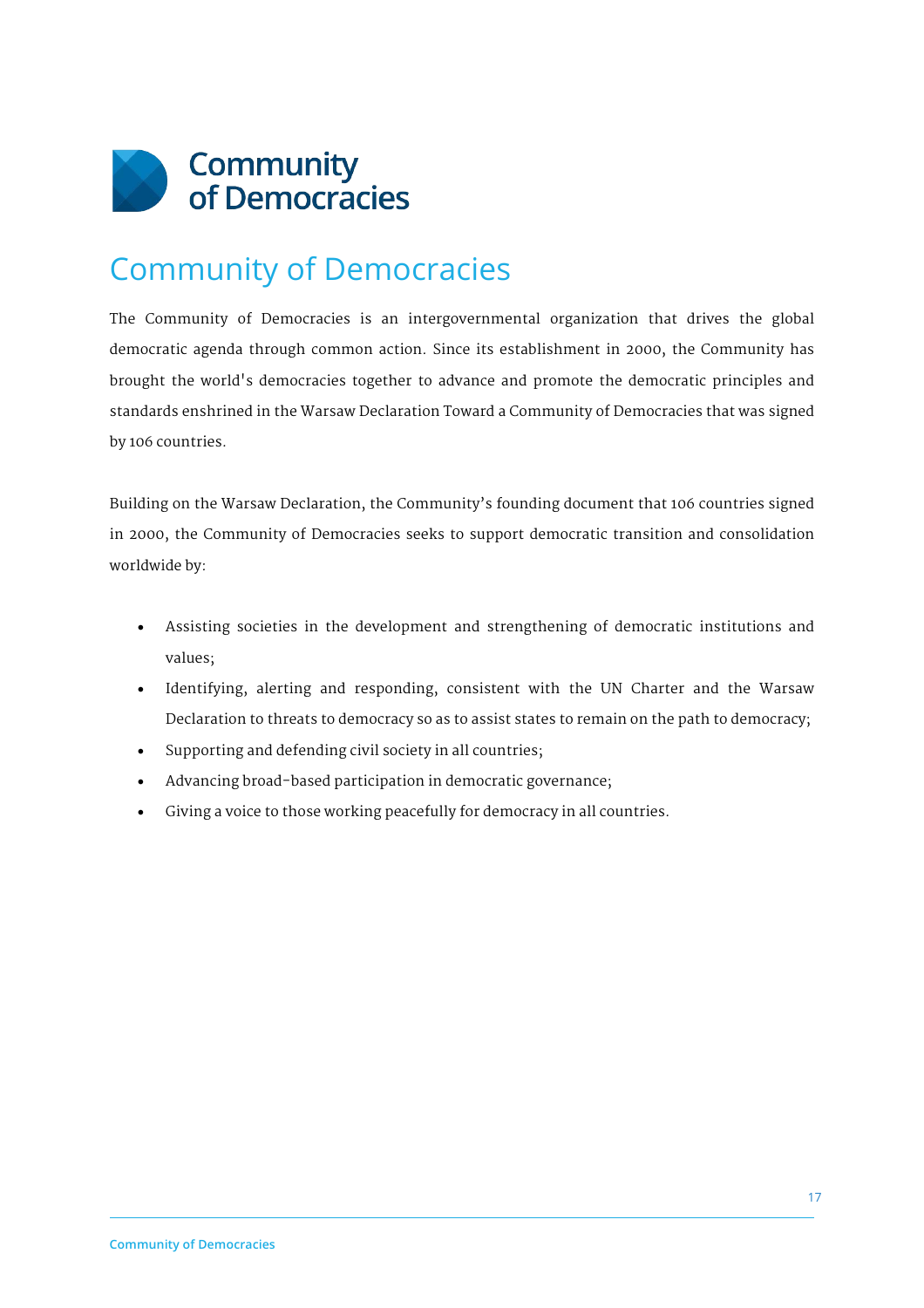

The International Institute for Democracy and Electoral Assistance (IDEA)/Inter-Regional Dialogue on Democracy (IRDD)

Since its inception in 1995, International IDEA has made significant contributions to the body of available knowledge and applicable policy options for promoting democratic participation and representation of women in decision-making processes. Through its global and regional programmes, IDEA supports political reform processes, awareness raising and capacity building on institutionalizing gender equality and women's empowerment in electoral and constitution-building processes, and within political parties. The Inter-Regional Dialogue on Democracy (IRDD) was launched in April 2011 by seven Regional Organizations and International IDEA at the headquarters of the Organization of American States (OAS). Its primary objective is to offer and facilitate a platform for regional organizations to exchange as peers' knowledge and experiences in the application of democratic principles.

To date, eight regional organizations are participating in the IRDD and these include the African Union (AU), the Association of Southeast Asian Nations (ASEAN), the Council of Europe (CoE), the European Union (EU), the League of Arab States (LAS), the OAS, the South Asian Association for Regional Cooperation (SAARC) and the Pacific Islands Forum (PIF). International IDEA acts as the facilitator of the IRDD and functions as its dedicated secretariat through the Inter-Regional Democracy Resource Centre.



**Empowered lives. Resilient nations.** 

#### United Nations Development Programme (UNDP)

UNDP works in nearly 170 countries and territories, helping to achieve the eradication of poverty, and the reduction of inequalities and exclusion. We help countries to develop policies, leadership skills, partnering abilities, institutional capabilities and build resilience in order to sustain development results. UNDP is

working to strengthen new frameworks for development through integrated approach to supporting inclusive political processes in supporting and strengthening the capacities of political processes and institutions in order to improve citizen participation, voice and accountability. The advancement of women's equal participation and decision-making in political processes and institutions is one of the key priorities for UNDP across a variety of development contexts including stable, conflict/post conflict and transitional settings.